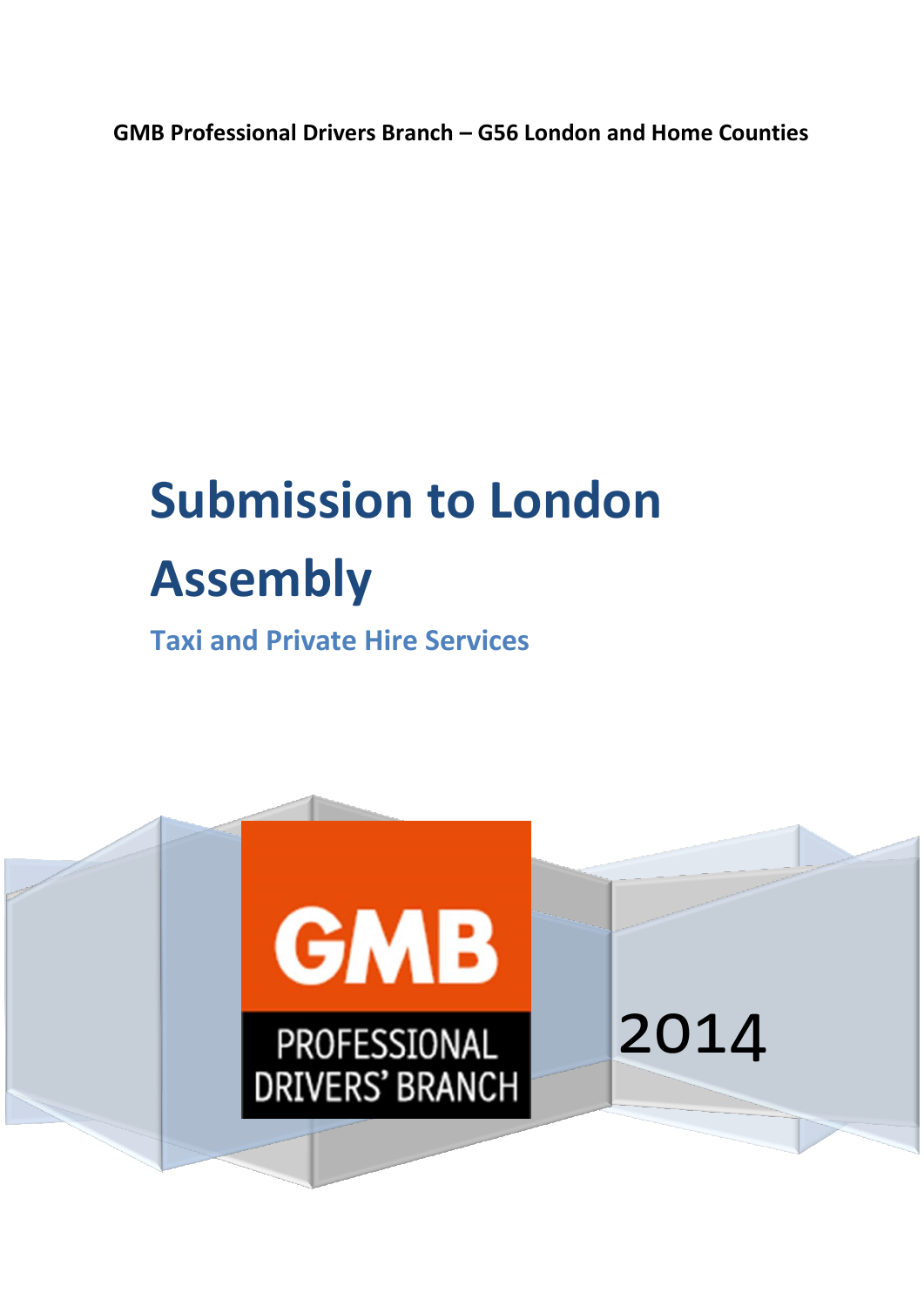## **London Assembly Transport Committee Submission**

#### **GMB Professional Driver's Branch**

Our membership is made up of both private hire, Hackney drivers as well as delivery, ambulance drivers and those who drive professionally for a living. We also have a number of small private hire operators within our membership.

We have a close working relationship with TFL and have been responsible for working to help create and work on the legislation in place today from work on sight and diabetes for drivers to the bus lane signs available for Private hire vehicles in London.

Our membership is substantial and growing.

We have links with many safety groups and other trade bodies.

Our branch maintains cordial relations with many licencing authorities.

We meet with both enforcement and ground transportation officials on a frequent basis at TFL.

The GMB has had recent contact with most assembly members and the Mayor in relation to the needs of both Passengers and drivers in London and its environs and this submission is a further clarification of our concerns and suggestions.

#### **Apps and Websites**

There is no doubt that technology is moving at a fast pace and that in legislation must be robust enough to give protection to the vulnerable.

Drivers who chose to joining applications or companies not necessarily licensed in London may be doing so without the knowledge of the fact that they are not operators not only does this raise data protection issues I also potentially has taxation issues for both the initiator and the driver(operator.)

There are additionally revenue issues for those evading congestion charging a well as income tax or corporation tax where journeys are charged overseas.

Drivers may hold information about individuals travel movements or other vulnerabilities of travellers.

Unless websites and applications can be monitored there can be no surety of safety.

We have demonstrated that anyone can create an app and even with bogus information an individual can sign up without formal credentials.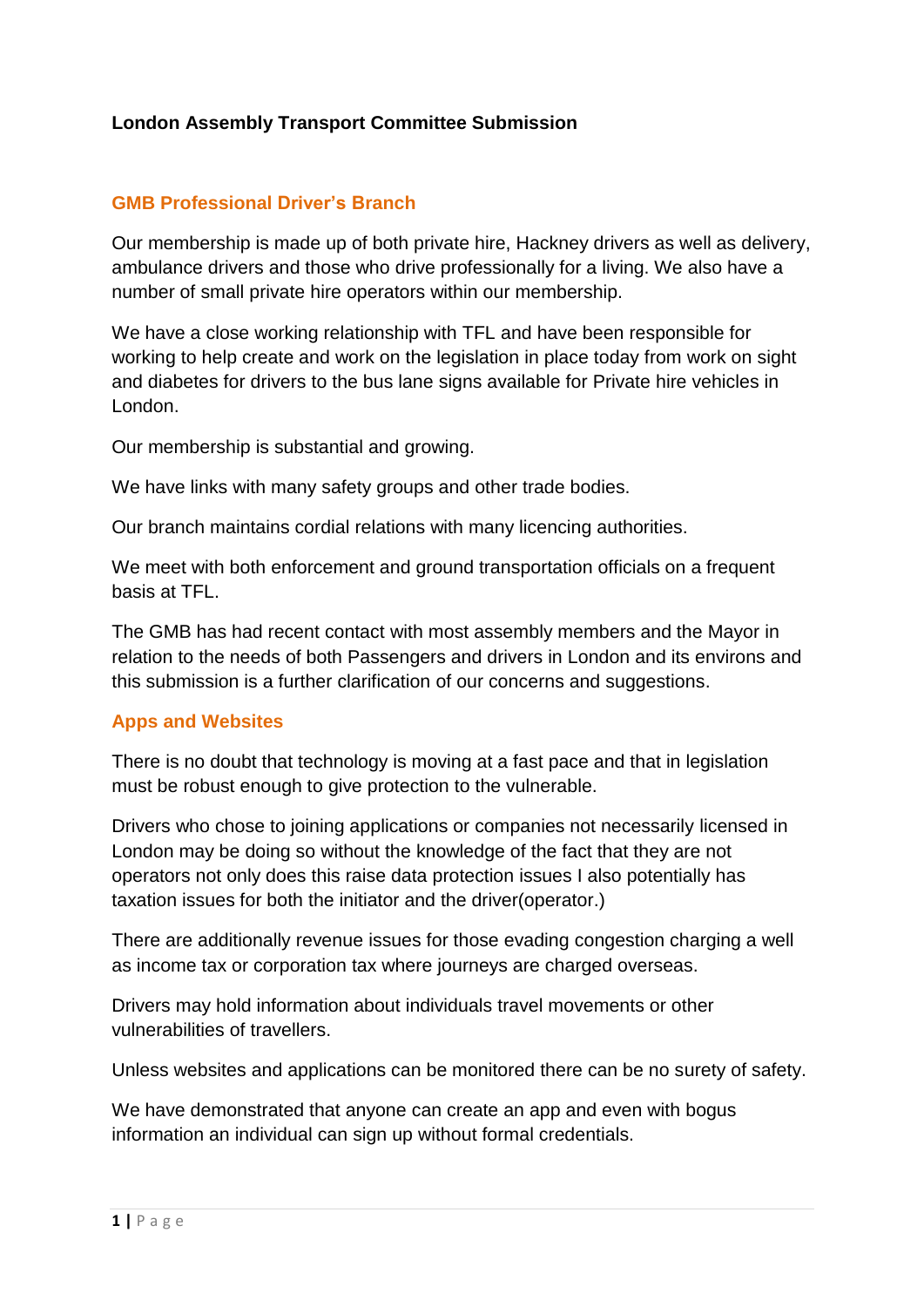E-hailing is acceptable where checks are carried out on the provider and appropriate regard is given to both taxi and private hire.

Naturally the public want a fast service in relation to provision of service but service and appropriate checks must be made periodically on drivers as well as operators in terms of knowledge and service levels.

Electronic mediums for booking are becoming more prevalent.

GMB are concerned on multiple basis as to how enforcement takes place.

We believe that not only should those who take bookings via websites and applications have appropriate licenses but where the journeys originate in London or the licencing area appropriate licenses should be in place.

We need to be sure that the companies are using legitimate drivers where the website or application is run by an operator or only licensed operators where the site or application is not UK based.

As advised previously we have conclusive proof that an individual can add fake information to an app or company website and then drive without appropriate documentation and it is our belief that enforcement should be monitoring for such sites or applications.

This clearly allows bogus drivers to work.

Additionally it allows tax evasion by all involved.

We believe if a journey takes place in London then payments must reach a UK entity to stop tax avoidance.

Sites for London Based companies should have the license number displayed to prove the company is legitimate.

If a particular logo is created with this in mind it will add to better public perceptions of the work we do and will of course add to the legitimacy of the company.

A simple Roundel logo with an electronic watermark would help prove the legitimacy of a company being from London thus adding dimensions of safety and legitimacy against those who do not.

In essence it would be a badge of honour.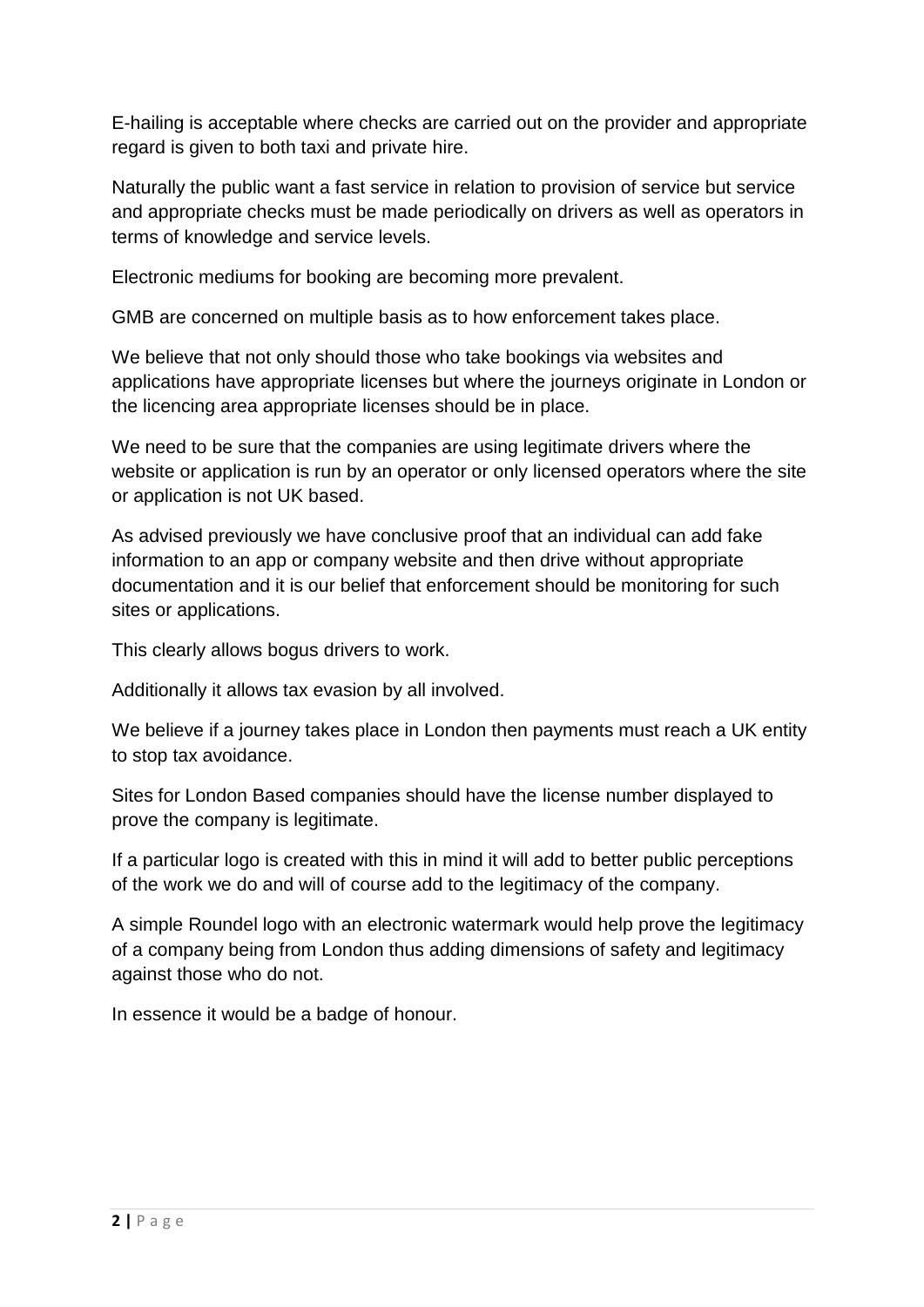# **Pricing**

Whilst Passengers have commented on pricing being high or excessive the real truth is that rates for the work that both Taxi and Private Hire Drivers undertake are artificially low and do not reflect the costs that divers face.

The average cost per mile of a family saloon costing £22,000 is around .55 pence per mile based on AA figures. On this basis with higher maintenance, Higher Insurance, drivers rent or Commission, or other expenses such as MOT's and accountants fees the rate is therefore higher than the AA's to carry out work as a professional driver .

At this stage a minimum fare for Private hire based on similar rates for minimum living wage is a must.

Where most drivers are self-employed you can find there is a major disparity over the hour's driver's work and the income they derive.

Parts of the reason drivers are forced from the profession are low rates and the inability to keep well maintained modern vehicles on the road.

There is an ongoing churn of drivers as many cannot make ends meet.

If a company is charging £3.50 minimum fares and a driver can only accomplish 2 journeys if they are lucky in an hour it stands to reason after all the expenses the driver faces they are out of pocket and earning less than most on minimum wages let alone living wages.

A minimum living fare needs to be implemented.

When fares are lower than a bus fares for a luxury service door to door there is something wrong.

Operators may feel they're doing right for the public but they are penalising the driver badly.

In many cases drivers are trapped in a never ending circle.

Many drivers because of their low cleared income have little choice but to claim housing and other government benefits to help survive even though many work long unsocial hours.

Part of this problem we feel is encouraged via job centres. We have seen and received mention of adverts that offer private hire driver positions stating income of £1000 per Week.

We are concerned about consistent misrepresentation as the majority of drivers do not earn anything like this.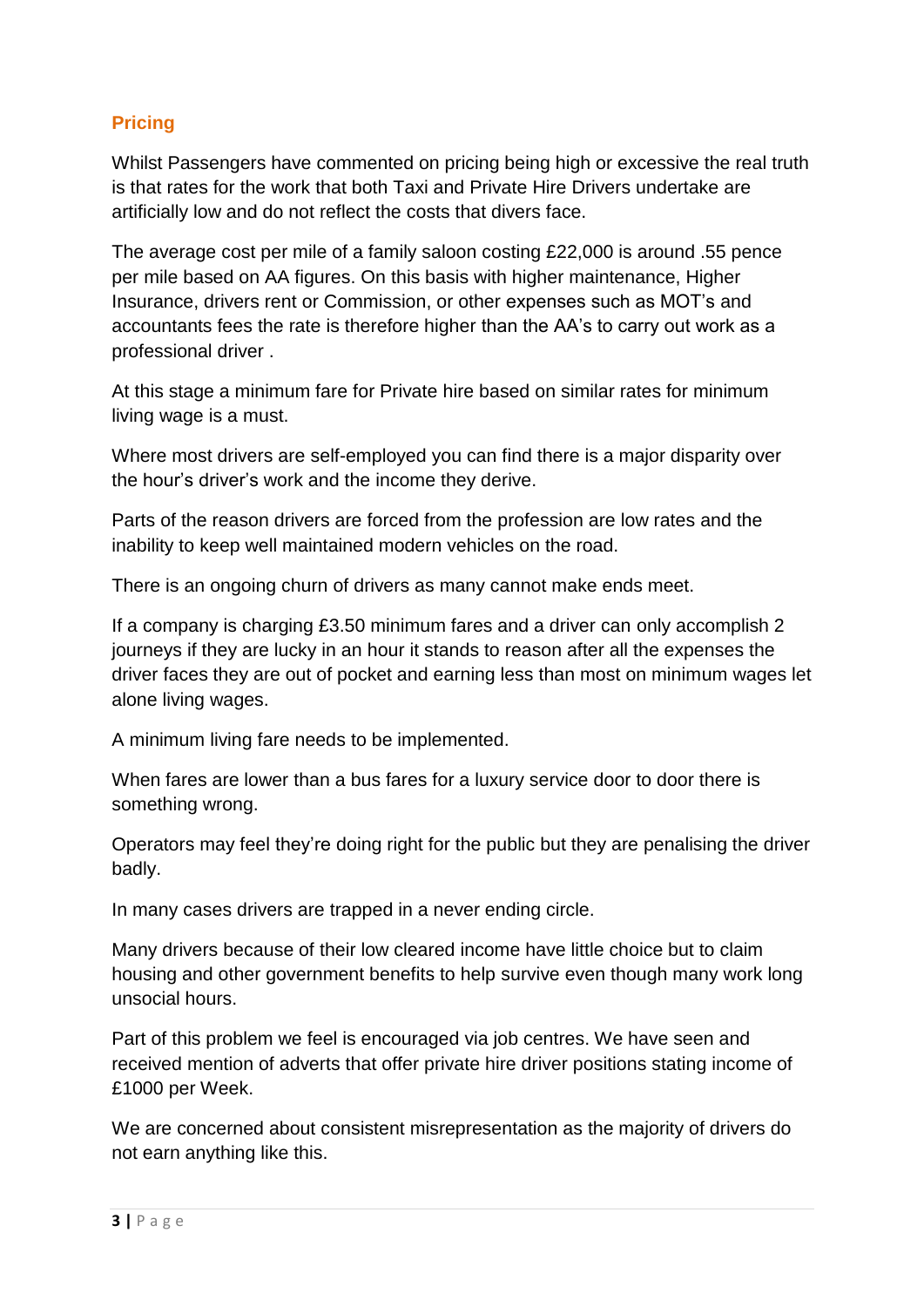New drivers just entering the market take time to learn and therefore frequently do not attain these income levels. Additionally these adverts do not mention the actual start up and ongoing running costs of becoming a licensed private hire driver.

Could this be another reason for the high churn of drivers and we are seen as a short term fix on reducing unemployment figures?

The profession cannot retain drivers due to the artificially low rates and the other expenses drivers face.

With the cost and lack of choice for taxis similar issues abound.

There are only Two vehicle choices and costs in London are substantially higher than elsewhere in the UK due to an increased cost of living in London and its environs.

Perhaps it is time to allow other choices to London taxi drivers as they exist elsewhere in in the UK.

It now should be mandatory for taxis and private hire to offer payment options to passengers.

Signs of cash only in Taxis can sometimes be viewed as an attempt to evade taxation even if this is not the case.

To make hire accessible payments need to be accessible payment options including text / PayPal and Oyster as well as conventional payments such as cards and cash .

Clearly security needs to be place for such transactions to protect both the client and the driver.

Additionally drivers require reasonable rates for banking transactions so that they are not left out of pocket by way of provision of the suggested services.

Whilst discussing security we believe that an alert system should be fitted to all private hire taxi vehicles in London so that drivers can be protected in the event of distress or attack.

Both taxi driver and private hire driver's jobs are difficult enough but the extra stress of waiting when collecting passengers could be resolved with a little thought.

It is always on the drivers mind that whilst they wait for their pre-booked fares enforcement officers, smart cars with cameras and fixed CCTV are being used to ticket them for being in place to do their job.

This daily situation further impedes their income from what is already at a fragile state of affairs as a result of having to pay for the PCN. Especially in the early hours there is no earthly reason for ticketing to take place.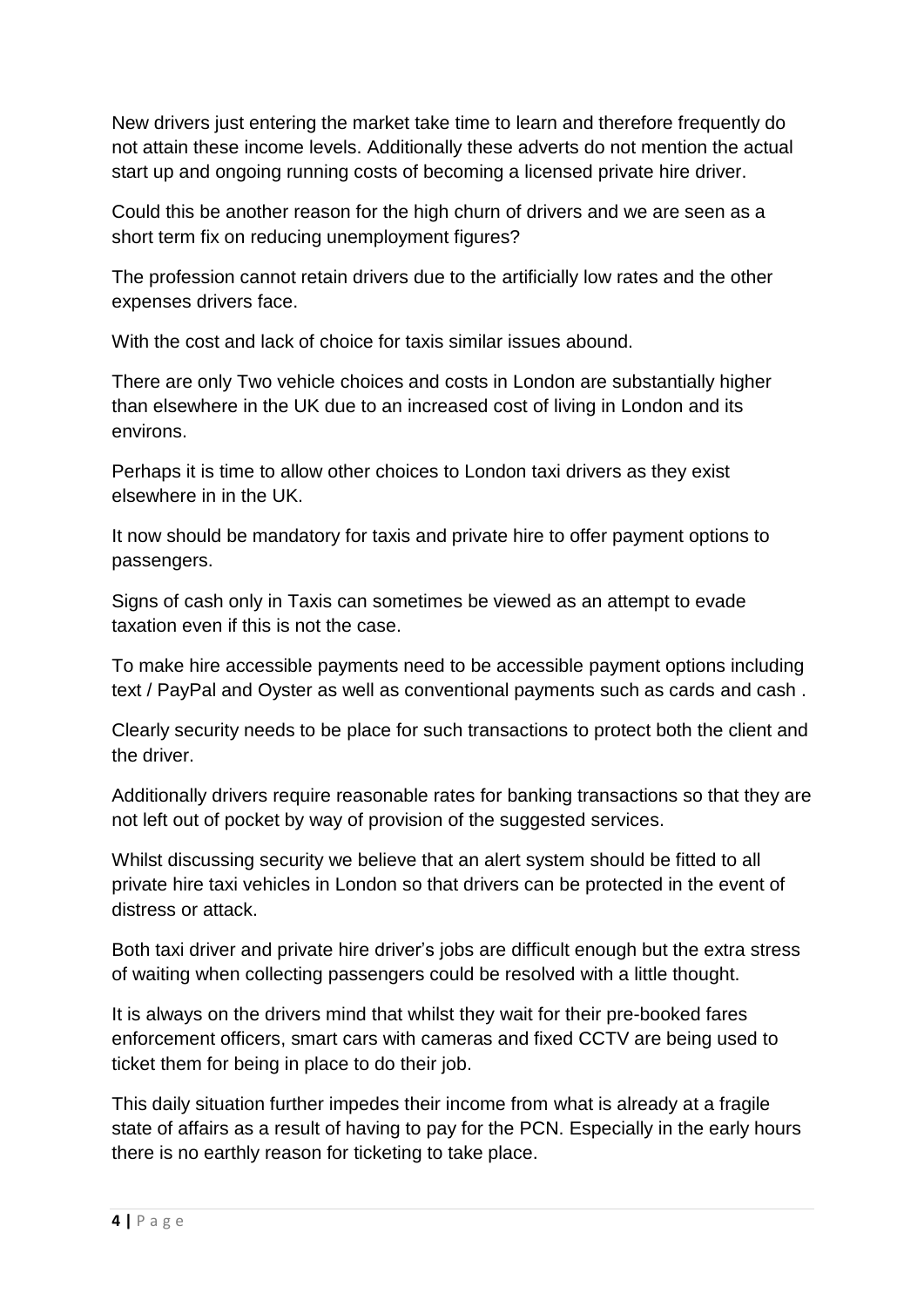Would it not be sensible for all authorities to allow a minimum grace period for drivers waiting to collect passengers and in the case of hospitals this period should be extended to 20 minutes to allow a sufficient time for the driver to locate and assist their passengers.

We hear constantly for members who are moved on from many establishments as a result of intimidation or aggression from enforcement officers whilst waiting for their people job.

Many drivers have name boards on their window proving that the drivers are in the location for legitimate purposes. In many areas around London public hire vehicles are left alone without a driver in sight or perhaps carrying out a journey and indeed sometimes not a on a taxi rank but the same yellow line that a private hire driver is on.

Surely it is time to have a reversible sign for Taxi and Private hire confirming collection with a time dial and on the reverse a sign confirming collection of those with infirmities with an enhanced time so that advantage could not be taken by drivers?

There are often cases where the taxi drivers waiting for their booking are ignored or allowed to stand however they do not seem to face the same level of intimidation or requests to move on as private hire drivers.

Clearly both services are licensed by TFL London however when authorities give consideration to public transport this is often ignored a prime example is Camden Council who when considering plans Tottenham Court Road made arrangements for taxis but none for private hire this is pure discrimination.

The GMB understandably asking transport committee what the differences between private hire taxi when it is licensed by TFL and why such discrimination takes place.

Instances where drivers are moved on make a driver look inefficient, tardy, unprofessional and in frequent cases late in the passengers eyes as a result of having to circle until customer is in place not only does this have an economic affect it also has an ecological effect.

There are further issues where passengers have disabilities or infirmities this is why we believe a special sign should be created and taxi driver's situations where they're collecting those with these issues.

Clearly when drivers are waiting for a disabled person and there is no easy location stop in matters become difficult for those we are trying to assist.

Returning to the ecological effect the cost of drivers consistently circle perfection not only creates further gases but also creates further congestion in many locations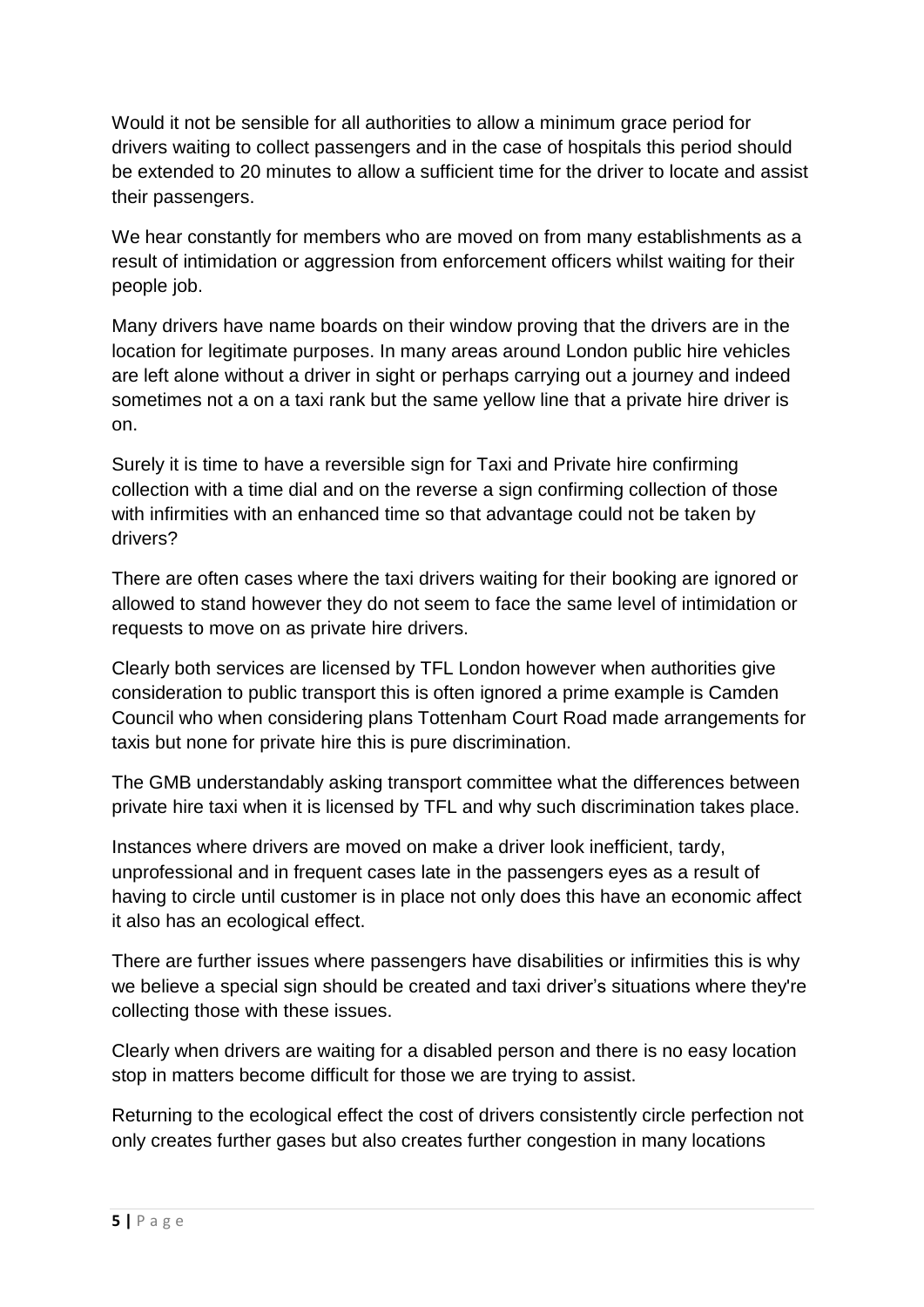whilst it is the Mayors goal to reduce emissions this cannot happen answers arbitrary rules are in place.

GMB also believe there needs to be a zero tolerance position on failure to pay a driver the fare they are due. Consistently drivers are ignored by the police when making a request for assistance in such matters.

Where the police are called to situations such as petty theft they are more than happy to invest their time and resources in attempting to gain a conviction.

Why is it that drivers do not face the same assistance where many cases the financial loss is much greater than the costs and losses of organisations such as supermarkets are concerned?

Could it be that private hire taxi drivers are seen as second-class citizens by those paid to enforce the law?

It is our view that stricter laws need to be brought in for the protection of private hire and taxi drivers.

Until the general public are educated to know that drivers are professionals and deserve the same dignity as other workers there will be a continued stigma and ignorance to our needs.

# **Parking issues**

Collecting passengers at most mainline train stations is a problem. With the exception of Paddington private hire drivers have no allocated space for the benefit of our customers.

As an example at Euston drivers have to parking Lancing Street worked on arrival the customer has no choice but to negotiate a busy junction often with baggage and children where age or disability coming to light this problem is magnified.

St Pancras station similarly has an issue with the parking being some distance away with a minimum charge of six pounds. Access for severely disabled passengers or those with high baggage levels is difficult and is further hindered by the need to cross the coach forecourt.

In view of the fact that space will be available for 5000 electric cars I will be here in 2015 this again seems to be the case of one more for one group a different rule for others.

Many hotels in London have restricted access especially where they may be a regular practical and pragmatic approach needs to be made for private hire drivers to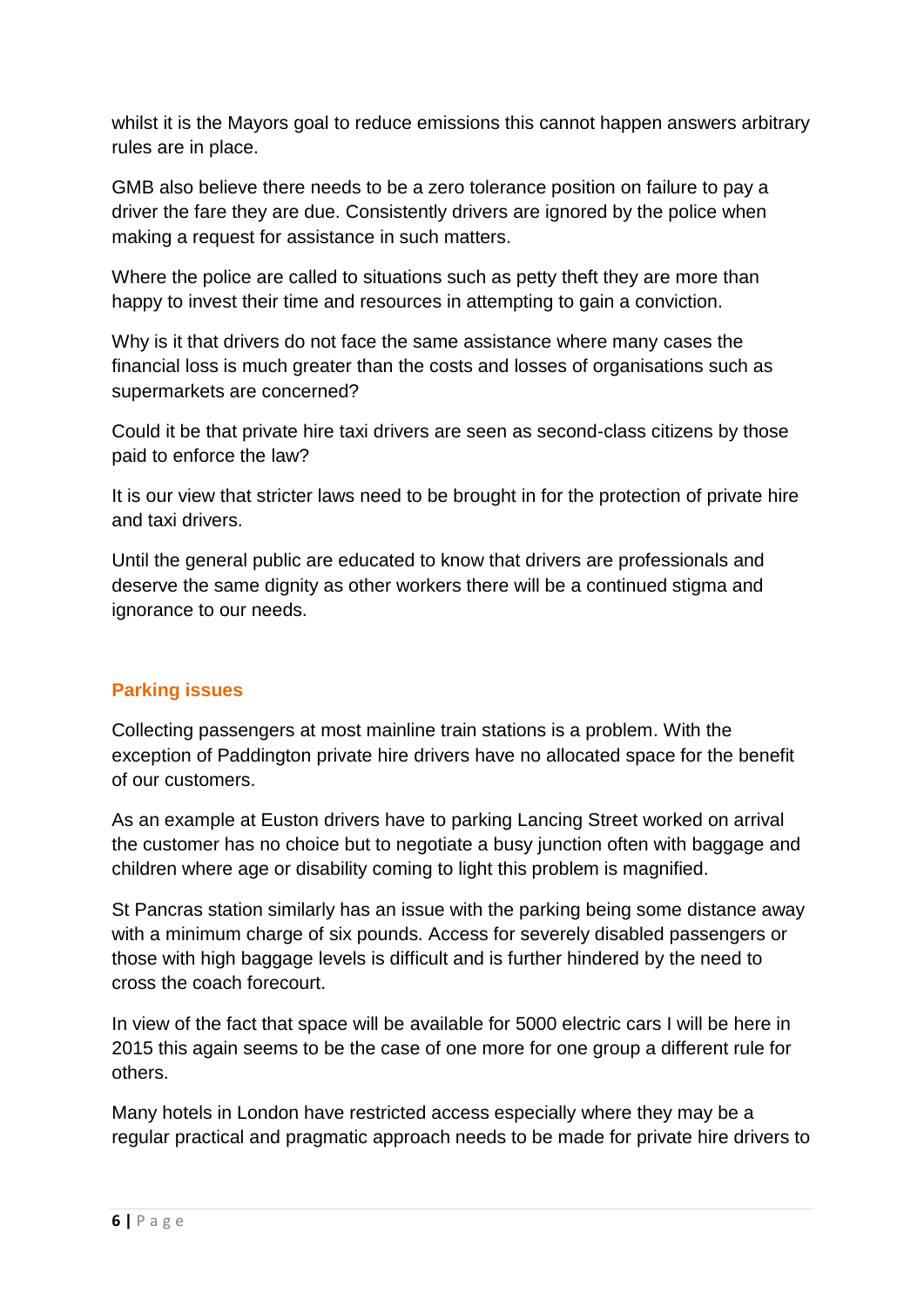ease have parity or at least some spaces to avoid a PCN notice from the relevant authority.

London's hospitals are now ticketing drivers collecting where they are on the grounds more than 5 minutes.

This is a major problem it has come to our notice via branch members that advise us that they are being ticketed whilst waiting for their often ill/disabled passengers.

It is abominable that the infirm have to struggle to then find their driver especially when drivers are forced for fear of being ticketed to move away and have been advised they may not return within one hour to the same location.

Not only does it have an economic effect on the driver but it is symptomatic of the issues drivers face on a daily basis.

Customer service is also the job of the hospital and NHS trusts seem more frequently to have forgotten the public are their customers.

At all major London airports parking fees are extortionate and run by monopolies. In the case of Terminal 4 at Heathrow the airport has created a peak and off-peak fare structure which seems to be based on cultural usage of the facility so that flights arriving from the Middle East and Asia where most families come to meet those arriving and show their respects rates are higher.

The airport claims this is because the terminal becomes more congested however most will agree who read this admission that most individuals do not check the parking costs before collecting friends or family.

We parking costs based on segmented time rather than by the minute or by smaller units costs become £10 for parking once you reach 59 minutes.

Minimum parking costs at city airport are just as exorbitant and a 1 minutes stay costs six pounds minimum.

London Stansted airport claims to be a London airport however it charges local private hire and taxi no fee to drop however London drivers are charged a two pound fee to drop passengers off.

In our view if both Stansted and Luton airports are choosing to prefix their name with London then they should exempt London private hire and taxis from these fees.

Should they not be prepared to show their assignation with London for this purpose then clearly they should forfeit the right to call themselves London airports.

To make private hire a taxi services more efficient and cheaper for clients in relation to parking charges why cannot appropriate spaces be made available for drivers serving the public?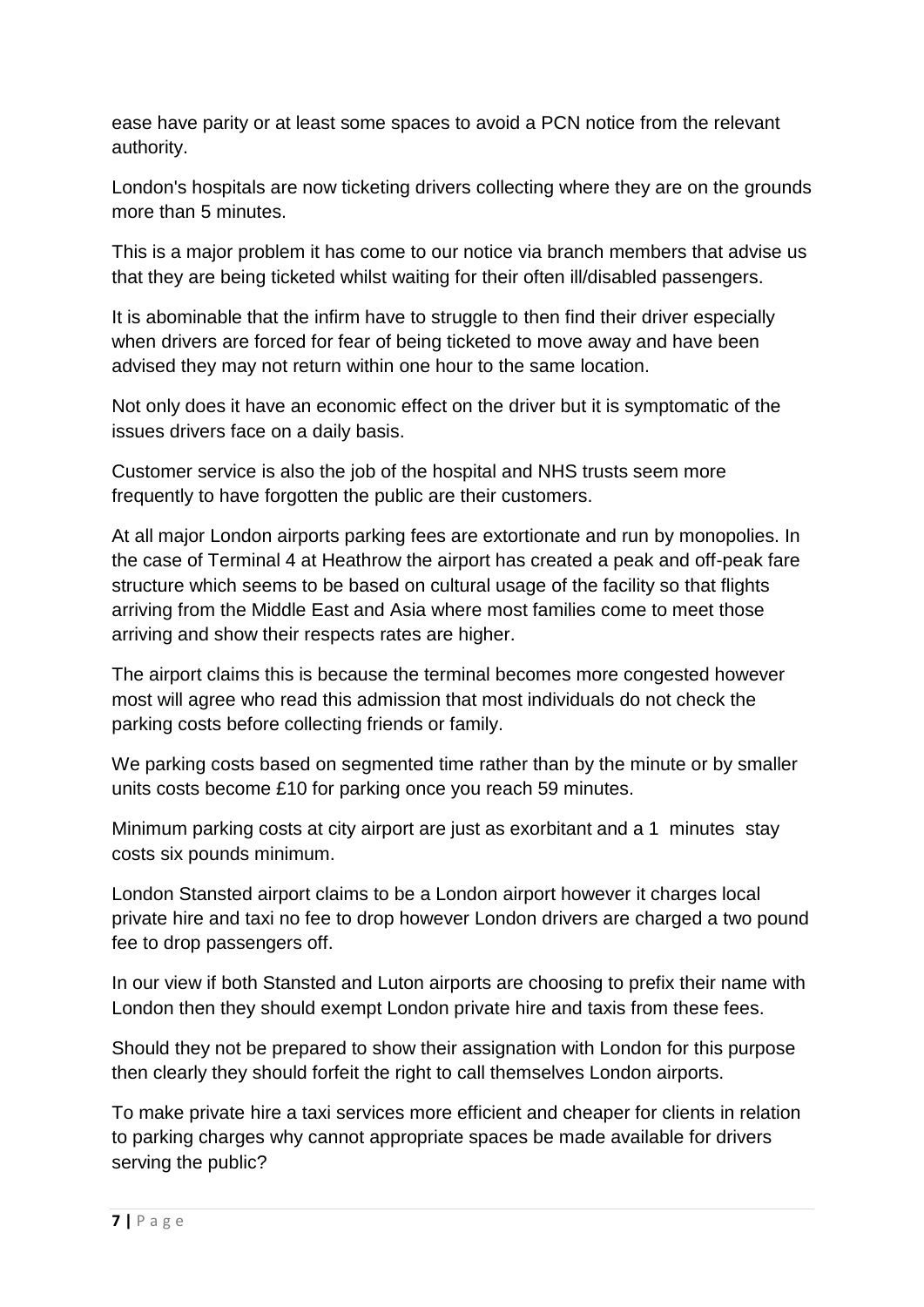One of the greatest problems drivers face is passengers being unaware or unwilling to pay the cost of parking this can sometimes result in arguments and resentment causing further stress and financial loss to driver.

Space seems to be readily available for bike rental schemes, bus rest areas as well as taxi rest areas why are Private hire not afforded the same courtesy?

Toilet facilities are paid for by TFL for bus drivers to enjoy public hire have access to toilet facilities and rest areas. We under the same umbrella as the other two have none of the above even though we pay similar amounts of money for licensing purposes.

Surely toilet facilities are needed for the health and wellbeing of drivers?

Drivers spend a significant time of the day in their vehicles however they frequently go without breaks and have one of the poorest diets and highest stress levels of any worker in London.

#### **Weekend Bookings**

One of the biggest issues in relation to availability for weekend work is the cost of insurance.

Prior to full legislation many saw Private Hire as a second income for weekends and took a Policy for those periods only.

However with insurance rules changing and rates for cars as High as £2600 Per annum or more in some cases this makes it impossible to tempt individuals in to driving as the costs outweigh the profits.

Drivers need to expect to pay the following:

Rent or Commission

**Insurance** 

**Maintenance** 

Fuel

Tax

Nutrition / Beverages

Car Payments

Licensing costs.

Losses in some cases as a result of fare theft.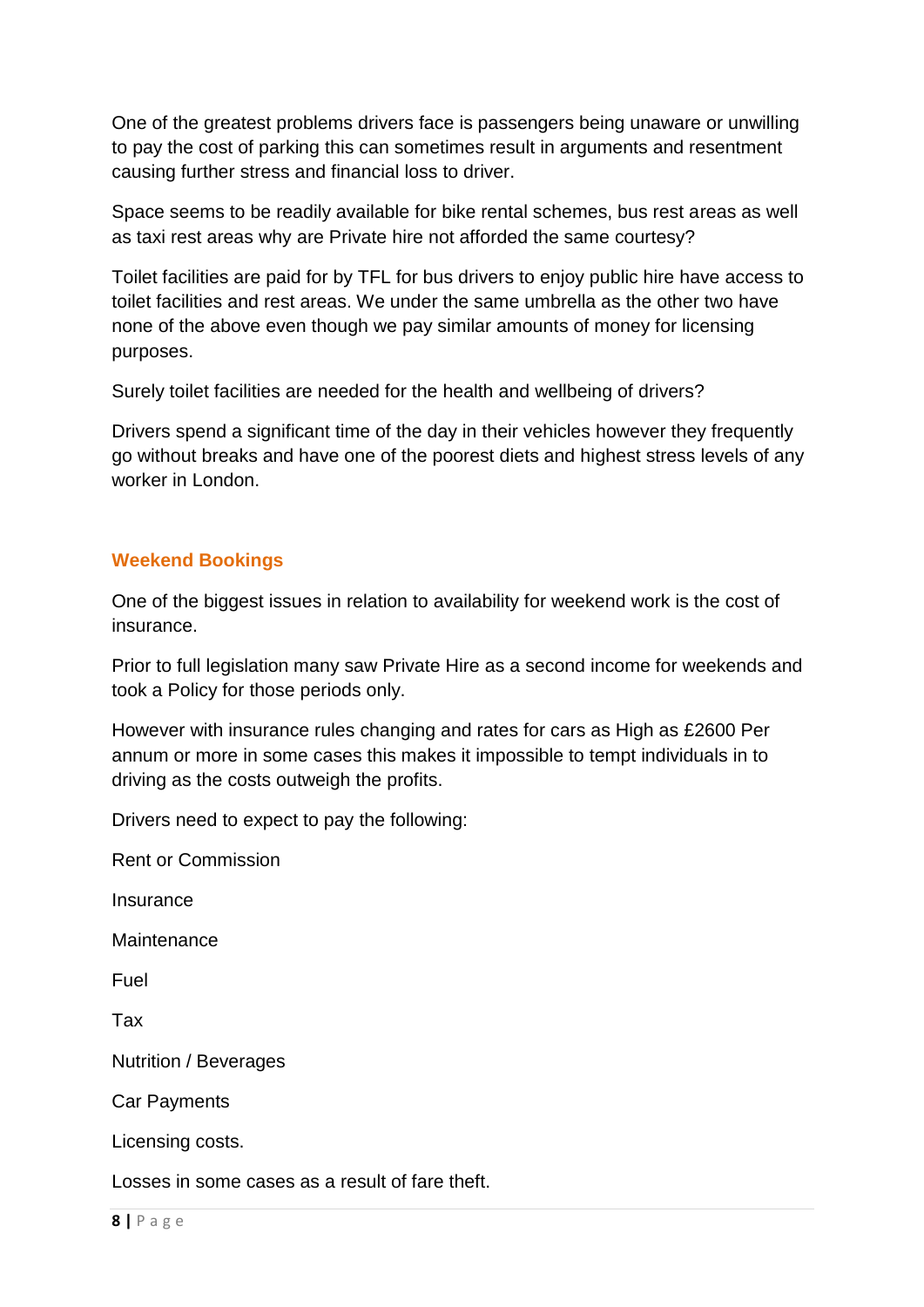Once you look at this the benefits of then just making money on 1 night becomes pointless for many.

Theoretically insurers would need to be asked in to the market to offer private hire cover which has basic Social Domestic and Pleasure or Business coverage for other times.

This may assist in adding numbers.

Messages could be sent to late night revellers via their mobile phone along the same lines as the current know what you getting into campaign.

We have addressed the issue of non-payment for journeys earlier this is also tempered by a haggling culture that has begun due to availability of touts.

The perception of illegality provokes the public in to believing rates should be lower.

No one haggles at the supermarket so why should this be allowed to occur on legitimate transfers sometimes at the drivers expense because the operator wants to move drivers on for the sake of looking busy.

The issue of touts is further exasperated by the fact that once a potential client leaves premises the company who may have a license cannot approach them on the street and if they do leave clubs they may not always obtain re-admittance. This then leaves them prey to the touts who almost certainly operate in these areas.

Where economic touts operate sexual predators normally operate too as they work on the basis that the illegality of the touts will hide their own agenda.

To attract more drivers be they Private Hire or Taxi minimum rates must be established.

Set locations in busy areas for pick up zones where marshals can establish the credentials of travellers and the drivers they have booked creating a greater level of safety so that individuals know they can stand with a marshal until their pre-booked transport arrives.

To satisfy all parts of the profession Private hire bookings from office/app/club should have a five min break before being dispatched to stop touting e.g. no immediate hiring of a mini cab.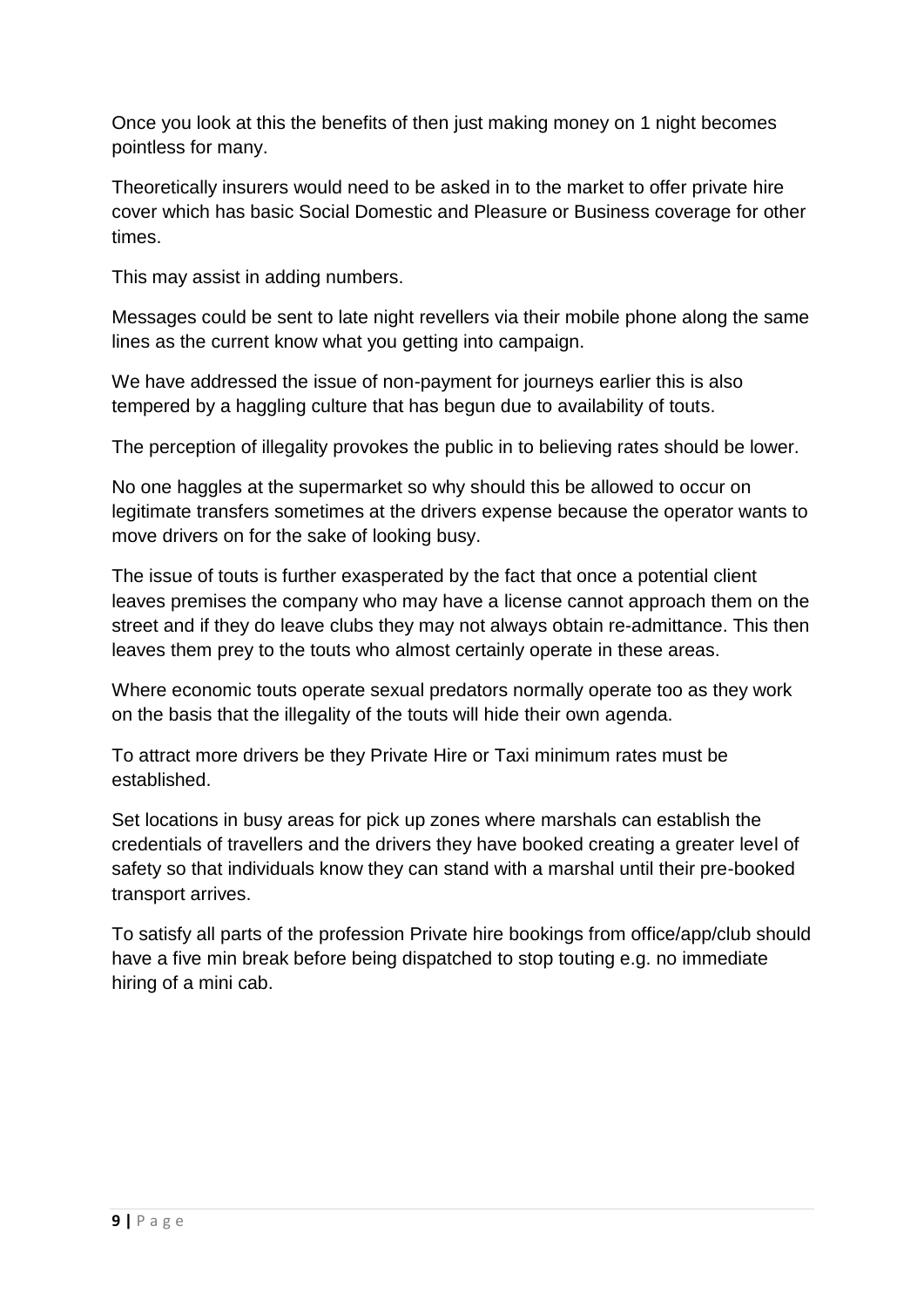# **Touting**

GMB feel that the Mayor, TfL, Police and the Benefits Agency should be doing much more in regard to touting.

Private hire and licensing enforcement should have greater police involvement including bringing this back on to the syllabus at Hendon unless neighbourhood teams understand what is illegal they will miss what is often under their nose.

Education of police specials / community police with regard to touting i.e. what they should be on the lookout for while they are on their regular beat is a must and we hope this will be acted upon.

Our members have encountered such officers who ignore tout behaviour and because of their lack of knowledge in this area do not intervene.

This is wholly unacceptable as criminality is being ignored on a daily basis.

An example of concern is locations such as Edgware Road W2 where drivers act with impunity.

It is not uncommon to find drivers parked waiting for individuals to take them.

Added to this is an annual issue of individuals renting in the latest Mercedes from Germany and driving clients from the Middle East totally without insurance or licenses.

Similarly around Knightsbridge the illegality can be witnessed.

Not only does this have an economic effect on local legitimate business it also means those uninsured and unlicensed individuals avoid tax and are normally involved in other criminality.

Many nightclubs have a second tier of drivers who are basing their lower rates on the fact they pay no fees in many cases they may have a licensed vehicle but no supporting personal license.

There appears to be very little tout prevention at most London airports. It has come to our attention that certain flights that come in at Heathrow are targeted by touts and their unsuspecting victims are approached by in some instances by sign language which is understood in various cultures. This appears to happen from flights coming in from Eastern Europe, Africa and the Middle East.

These travellers are clearly not aware of the pitfalls of using an unlicensed vehicle and uninsured driver.

Perhaps at the very least some form of advertising campaign in the passport control area. This would be a relatively cheap method of getting the message across in the same way as carrying illegal firearms or drugs into the country is advertised.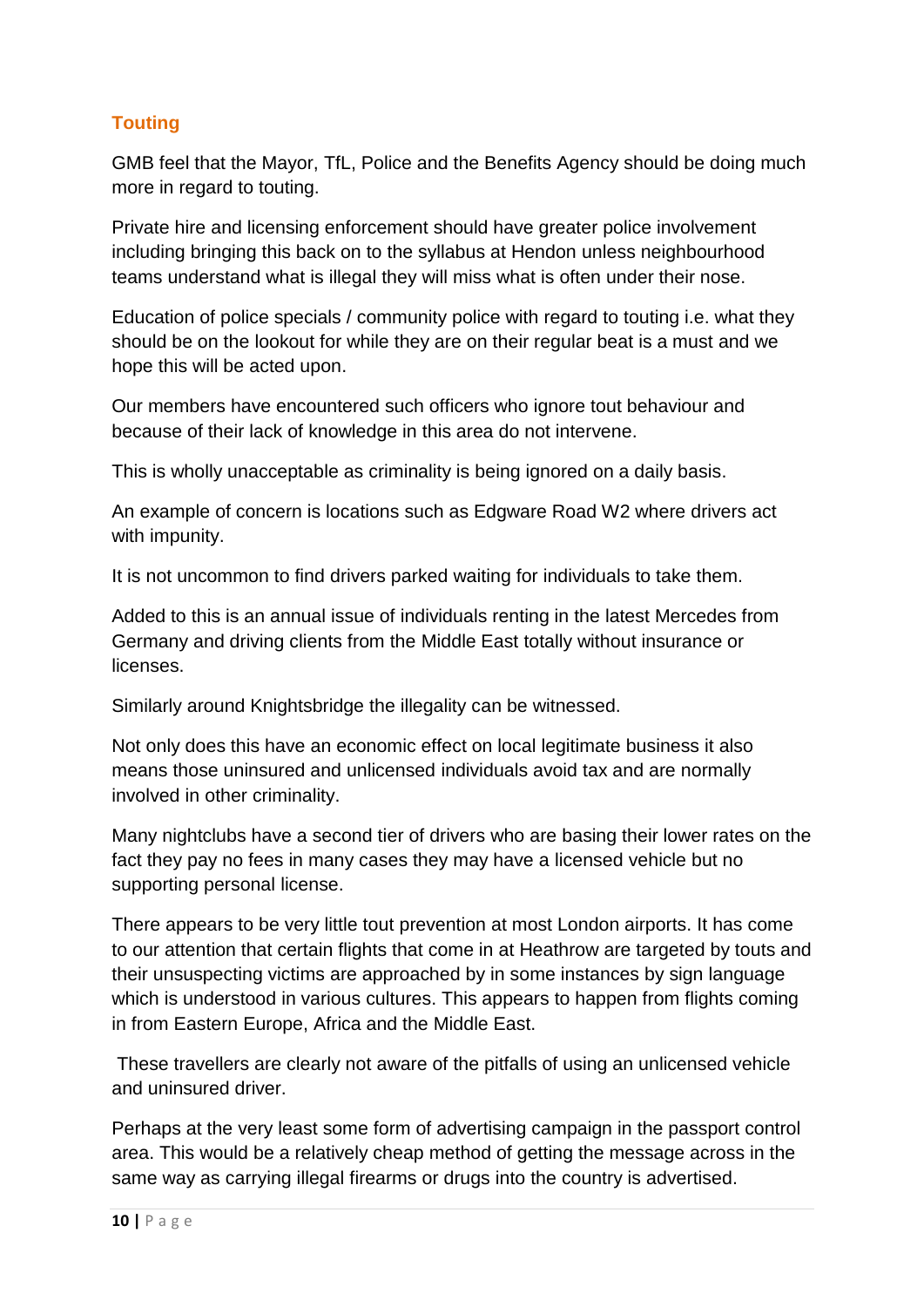In the case of flight arriving in to the private aviation area very few checks are made on the drivers.

There is also an issue with film unit drivers not being licensed with no DBS checks being made. We have good intelligence to advise many of these drivers have past issues with criminality.

We would request that a condition of permits to film in London that only licensed and legitimate operators and drivers who are under the auspices of an operator can do this work for the prevention of tax avoidance and to ensure the economic benefits of legitimacy for London.

We believe that a licencing team should have a police officer seconded to them and always present this way they can enforce anytime, this can put an end to touts as police presence will have an incentive to make bogus cabs become legitimate of face capture.

A roving team looking for criminality such as touting and vehicle illegality acting as they see potential criminality this would assist in addition to fixed operations.

We would also suggest encouragement of taxi drivers to ply for hire in known tout black spots.

Additionally Instant ranks for evenings or special events may stop touts gaining a foothold.

We have personally witnessed the touting outside Ronnie Scott's after the late show in Soho where other clubs finish at a similar time, Taxi drivers have told us they don't like working in this area due to the high traffic volume, nuisance Pedi cabs and camera enforcement.

Taxi drivers and Private Hire could be encouraged to report a tout via a rewards scheme. Should a conviction be secured on their evidence then a financial reward similar to Crimestoppers should be granted.

This can be easily affected as most drivers have camera phones which makes for a safer and more accurate burden of proof than confrontation on the streets as occurs on a frequent basis.

We need to ensure that customers are transported in a safe way especially those who are vulnerable and who maybe inebriated after a night out. We feel that efforts on touting must be increased dramatically to avoid unprovoked attacks of both a sexual and a financial nature.

Any attack normally has financial consequences for those attacked and where involved by those individuals the authorities and those associated with then through relationships or work.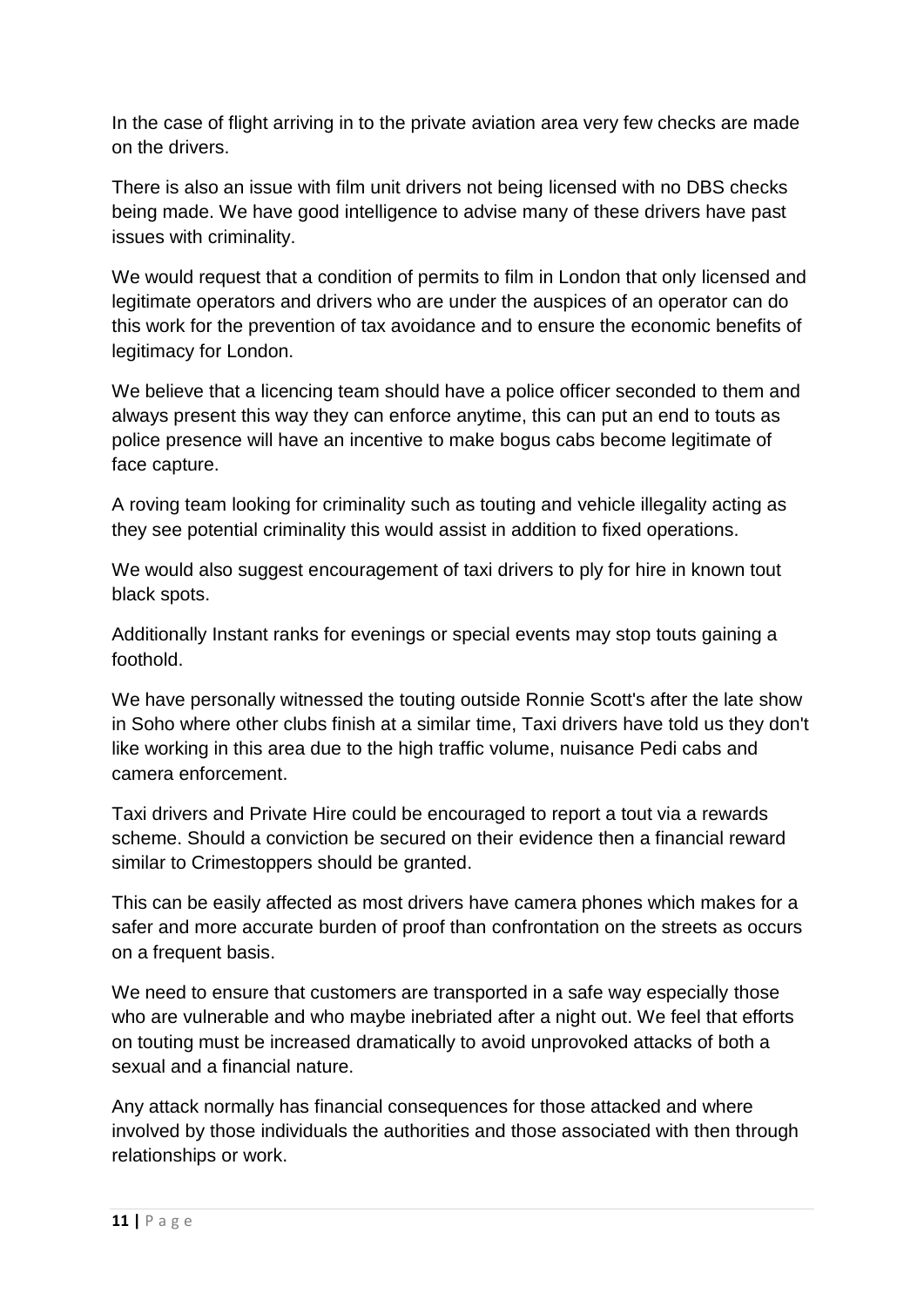Don't forget touting also causes loss of earnings to all licensed drivers and that touts also cause increased traffic in any given area and that it is likely that many of these unlicensed drivers are claiming benefits of some form. Perhaps if this was prevented it would then help them into legitimate occupations.

We have offered a plate system to TFL which would assist in detecting unlicensed vehicles and drivers at a distance based on a license that clips over the location (Blue on most plates) used for overseas travel (GB with EU Star Roundel.) In our case we have substituted this for a Blue T or P. The plate when the vehicle licensed would have a red sticker to prove the vehicle is licensed. The red license would show when the vehicle is not in use.

A NFC chip would confirm both driver and vehicle legitimacy and could be checked on any smart phone.

The mock-ups are in the appendix please note the Taxi Car is written just to underline the fact the plates could be used on both vehicle types. A normal plate with the appropriate surround would still be used. E.g. (P) HM 14 GHY or (T) HM 14 GYY these would be on the front and rear of vehicles. Depictions are on page 15.

This would also stop those who rent licensed vehicles without personal licenses from the deception of appearing to be licensed.

Finally we believe criminal record checks should be carried out on licensed operators their forward facing staff and controllers to prevent those who are not sound from involvement in the professional driving arena.

In our opinion enforcement and licencing team numbers need to double to make a real dent on illegal activity and best practice.

# **Road Space issues and delays in London**

It is our contention that as it's becoming increasingly difficult to move around our great city through constant road closures etc. and removal of road space through refashioning of junctions.

It is our belief that the physical road space we have lost in the last 5 years is now strangling traffic flow.

Surely this idea of removing road space to keep turning into pavement space, green spaces etc. does not actually help with emissions or flow of traffic this matter must be readdressed.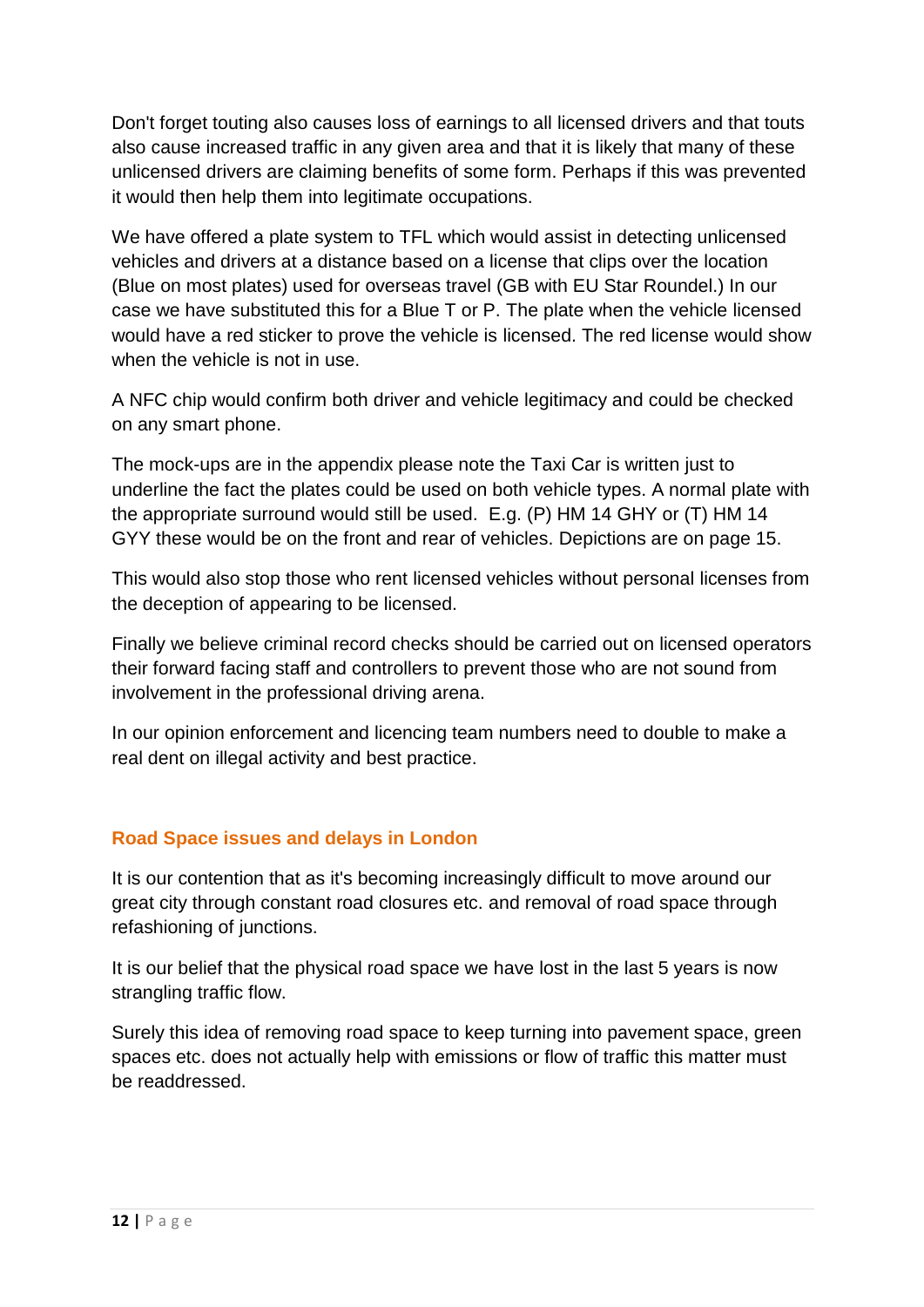#### **Green Fleet**

To move towards a greener fleet we need to be realistic in allowing Green Vehicles to have longer licencing lifespans and for grants for Electric and Hydrogen Vehicles that may allow drivers to improve emissions.

There is of course a clear issue in relation to lack of plug points and facilities for Hydrogen.

When looking at the Toilet facilities issue it may be prudent to consider the suggestions being made by the Institute of Professional drivers to provide combined **facilities** 

They have already researched this and the facilities will be required based on the Mayors and no doubt future Mayors initiatives.

#### **Disability**

More incentives for larger companies to offer facilities for Handicapped individuals are needed.

Not all need adapted taxis some need a saloon for access and in the case of the blind accessibility has other requirements.

GMB believe a separate investigation featuring organisations dealing with handicapped issues need a separate consultation.

## **Gay and Transgender and Female recruitment**

The profession of Taxi and Private hire is still predominantly a male based trade and it is not only pragmatic for the need to make the change but important that the Assembly helps in this instance to promote recruitment in these groups.

Only if we have a good mix will many feel safer travelling.

## **Training and exams**

Refresher Training for drivers should take place every five years to be sure that professional levels of service are kept up.

At present there is still a clear issue over linguistic and navigational skills in the private hire base.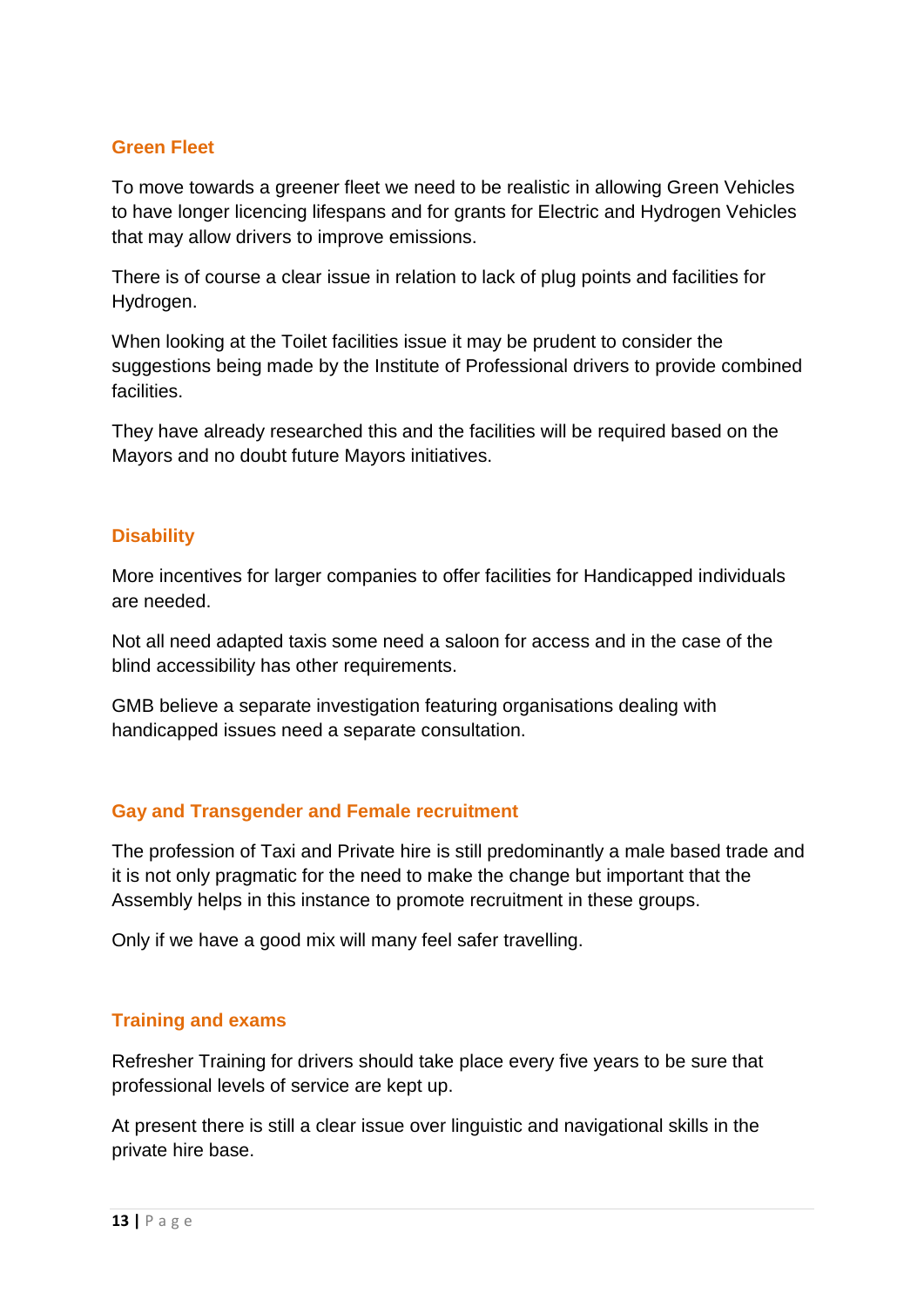This needs urgent attention along with improved exams and removal of testing by private entities.

We have proof that in one case a company sold exam passes to them allow licencing by TFL.

Not only to exams need to become more substantive but under the prevue of TFL just as Knowledge of London testing takes place we can be assured of unbiased results.

The revenue stream will be no different from the private operators but will allow greater attention to detail and professionalism.

We feel improvement of cycle awareness would also be a pragmatic idea to solve daily interdictions between drivers and cyclists.

## **Relationship between taxis and private hire**

Over the years some taxi drivers and private hire drivers have attacked each other verbally or physically as well as on line via social media.

For things to stop real education need to take place and attacks that are bigoted and outdated need to be stopped.

Attacks on social media have an effect on public perceptions.

If the professions continue to be seen attacking one and other this does not help the public.

We believe a code of conduct need to be created to stop such activity and would request the assembly give this their consideration.

## **Conclusion**

We hope these observations and suggestions will assist the committee and London in finding solutions to the ongoing requirements of the UK's Capital.

There are many ongoing daily issues for the community and only with continued frequent refinement can we reach towards a better and more accessible infrastructure for those who travel.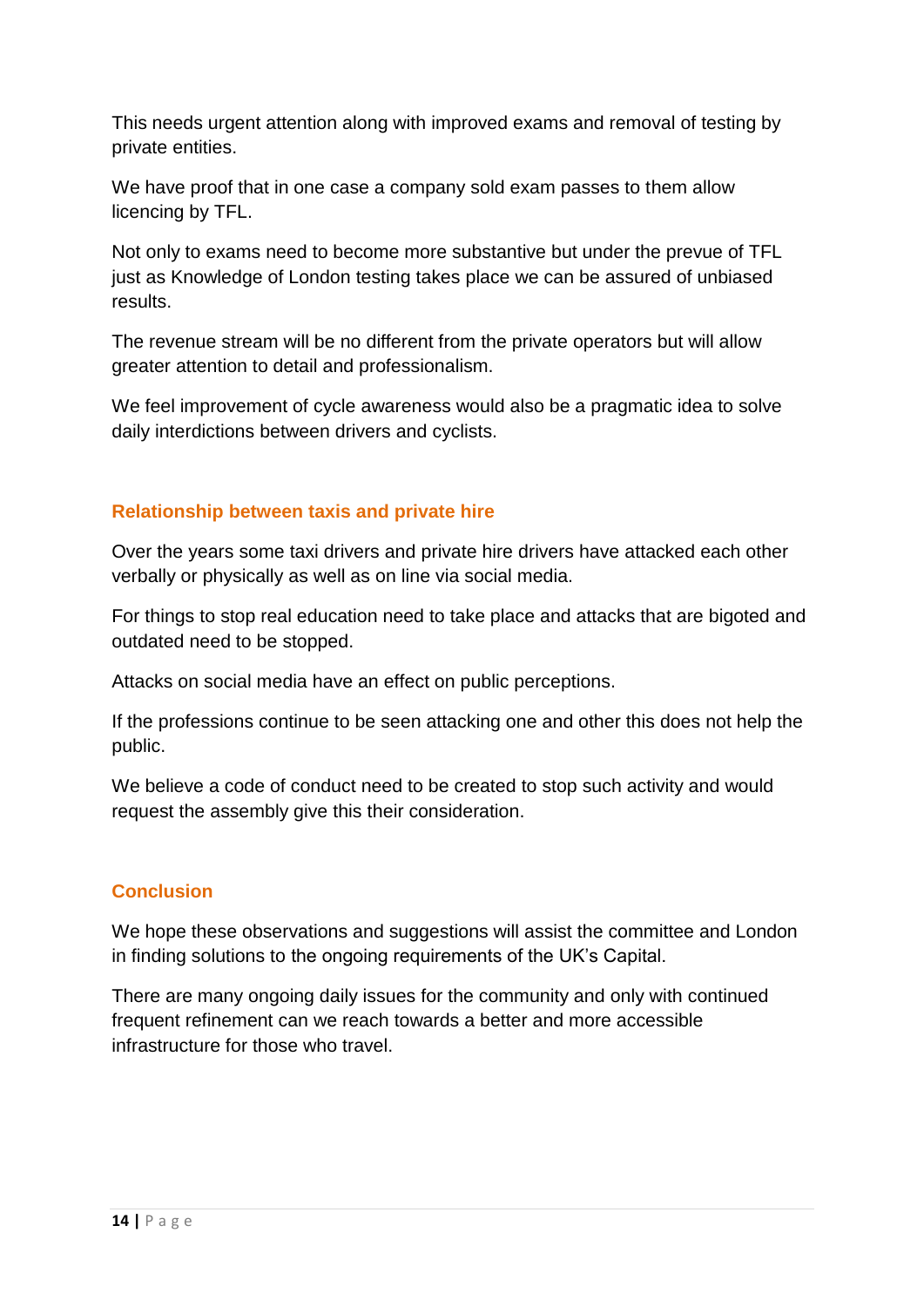# **Suggested Plate Layout**

Images for suggested plate layout: Red Denotes Vehicle Licensed by the TFL.

The plate would be tamper proof



The Blue insert would be provided with drivers licenses (Both Private Hire and Taxi) It would be visible to enforcement from a distance and feature NFC.